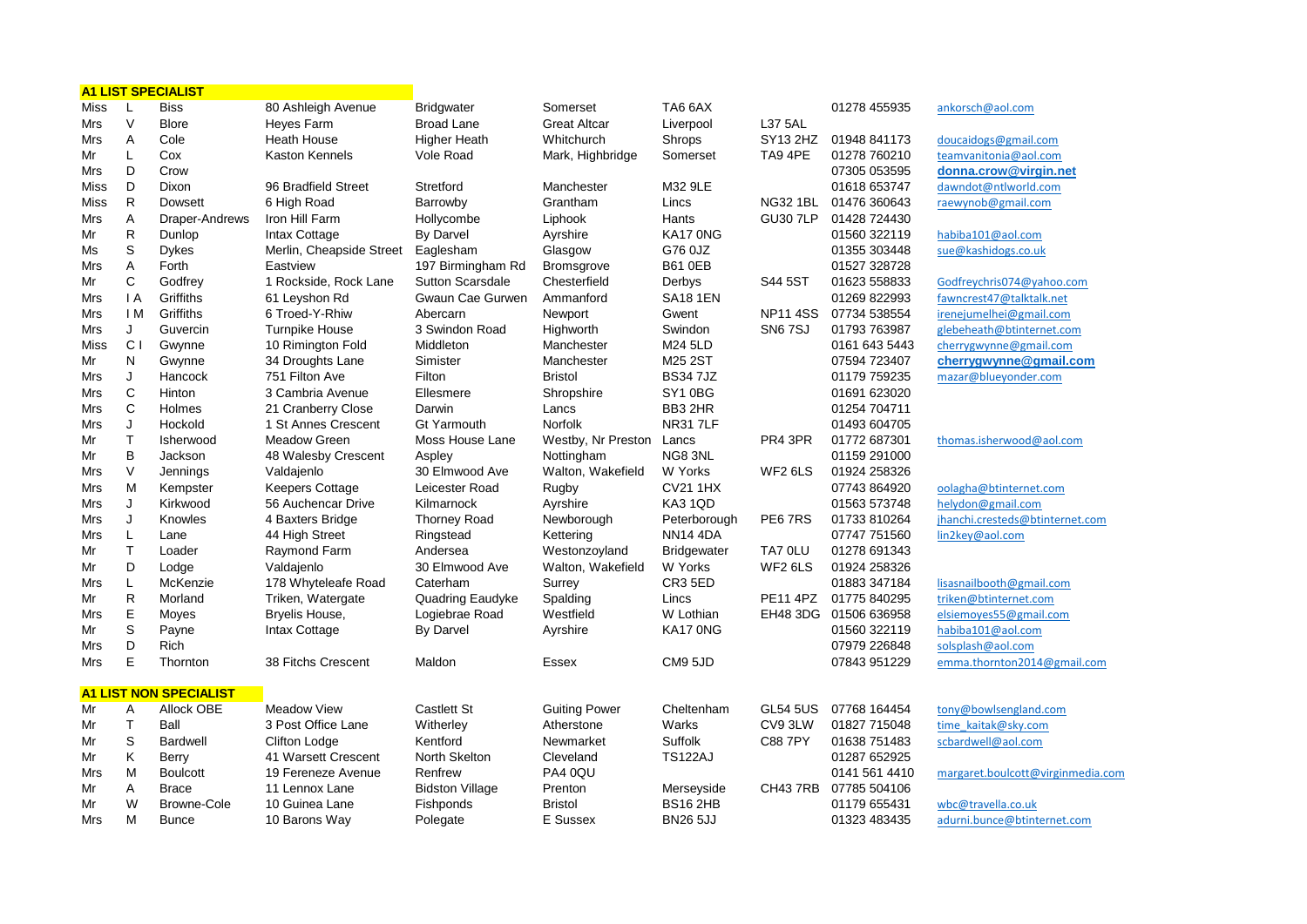| Mrs        | C E            | Cartledge                  | <b>Ryslip Kennels</b>             | Church Lane             | Binfield, Bracknell             | <b>Berks</b>        |                 | RG42 5NL 01344 424144        | liz@ryslip.com                   |
|------------|----------------|----------------------------|-----------------------------------|-------------------------|---------------------------------|---------------------|-----------------|------------------------------|----------------------------------|
| Mr<br>Mr   | M<br>G A       | Cocozza<br>Davies          | 29 Campden Grove<br>Manor Cottage | London<br>331 Wood Lane | <b>W84QJ</b><br>Heskin, Chorley | Lancs               | PR75NT          | 07768 825430<br>01257 450433 | freecloud1@aol.com               |
| Mr         | P              | Donnelly                   | 109 Oxford Street                 | <b>Bilston</b>          | W Midlands                      | <b>WV147EH</b>      |                 | 01902 655111                 |                                  |
| Mr         | м              | Dunnachie                  | Gatehead Farm,                    | Kilmarnock              | Ayrshire                        | KA1 5JP             |                 | 01560 329316                 |                                  |
| Mr         | Α              | Easden                     | Middlegill House                  | Moffat                  | <b>DG10 9SE</b>                 |                     |                 | 01683 300181                 | yakeepeke@tiscali.co.uk          |
| Mr         | T M            | Evans                      | 2 Raven Court                     | The Rise                | Gelli Rhonda                    | Cynon Taff          | <b>CF41 7UH</b> | 01443 431052                 |                                  |
| Mr         | S              | Goodwin                    | 1 Dunmow House                    | Newburn Street          | London                          | <b>SE11 5PS</b>     |                 | 0207 7354467                 | vivalanola@btinternet.com        |
| Mr         | D              | Guy                        | Vane Hall                         | <b>Blandford Place</b>  | Seaham                          | Co Durham           | SR77RX          | 0191 5812200                 | david.donzeata@gmail.com         |
| Mr         | J              | Horswell                   | 25 Whatton Road                   | Kegworth                | Derby                           | <b>DE74 2EZ</b>     |                 | 01509 674059                 | jeff.horswell@virginmedia.com    |
| Mr         | F              | Kane                       | 71 Coast Road                     | Redcar                  | Cleveland                       | <b>TS10 3RD</b>     |                 | 01642 485895                 | frank.kane71@btinternet.com      |
| Mrs        | G J            | Lilley                     | Pollards, Furzen Lane             | Ellens Green            | Rudgwick                        | Horsham             | <b>RH12 3AR</b> | 01403 822222                 |                                  |
| Mr         | S              | Mallard                    | Manna House                       | 8 Mansfield Road        | Creswell                        | Nottingham          | S80 4AA         | 01909 722141                 | stuart@mallard.com               |
| Mr         | T.             | Mather JP                  | 70 Higher Road                    | <b>Hunts Cross</b>      | Liverpool                       | L <sub>26</sub> 1TD |                 | 0151 486 3570                | barklots@btinternet.com          |
| Mrs        | $\overline{1}$ | <b>McManus</b>             | <b>Barleyside Farm</b>            | Slamannan Road          | Falkirk                         | FK13AJ              |                 | 0131 246 31428               |                                  |
| <b>Mrs</b> | $\mathsf C$    | Mills                      | 13 Hunterfield Park               | Gorebridge              | Midlothian                      | <b>EH23 4AY</b>     |                 | 07890 507770                 | clanscot.bichons@googlemail.com  |
| Mr         | Н              | Ogden                      | The Tack Room                     | Church Farm             | Northleach                      | Cheltenham          | <b>GL54 3EE</b> | 07960 004970                 | howardogdengriffons@yahoo.co.uk  |
| Mr         | D              | Owen                       | 62 Oakley Square                  | London                  | NW1 1JA                         |                     |                 |                              |                                  |
| Ms         | J              | Paradise                   | 82 Springbank Road                | Cheltenham              | Gloucestershire                 | <b>GL51 0PB</b>     |                 | 07718 671640                 | jane@shardlow-squad.co.uk        |
| Mrs        | R              | Parry                      | 3 St Nicholas Road                | <b>Bridgend</b>         | Glamorgan                       | <b>CF31 1RT</b>     |                 | 01656 651472                 | parry269@btinternet.com          |
| Mrs        | A M            | Pennington                 | Cavendish Mill                    | Mill Lane               | Cavendish                       | Sudbury             | CO10 8BJ        | 01787 278368                 |                                  |
| Mr         | L              | Prouve                     | 74 Sealand Road                   | Sealand                 | Deeside                         | CH5 2RJ             |                 | 01244 297968                 | lionel_prouve@yahoo.co.uk        |
| Mrs        | Z              | Rawson                     | 125 Main Road                     | Quadring                | Spalding                        | Lincs               | <b>PE11 4PS</b> | 01775 821988                 |                                  |
| Mr         | J              | Reyes                      | Delwood                           | Southwaite              | Cumbria                         | CA4 0EP             |                 | 07748 872087                 |                                  |
| Mr         |                | J R F Richardson           | The Hermitage                     | 21 Church Street        | Thorney                         | Peterborough        | PE6 0QB         | 07904 924999                 |                                  |
| Mr         | B              | <b>Rix</b>                 | 41 Warsett Crescent               | North Skelton           | Cleveland                       | <b>TS12 2AJ</b>     |                 |                              |                                  |
| Mrs        | C              | Roe                        | 4 The Woodlands                   | Western Rhyn            | Oswestry                        | Shropshire          | <b>SY10 7RD</b> | 07803 941414                 |                                  |
| Dr         | Α              | Schemel MRCVS 47 The Cliff |                                   | Roedean                 | <b>Brighton</b>                 | <b>BN2 5RF</b>      |                 | 01273 600375                 |                                  |
| Mr         |                | Sidgwick                   | Littlebracken                     | Corby Hill              | Carlise                         | CA4 8QA             |                 | 01288 561209                 | ps.paulian@btinternet.com        |
| Mrs        | P              | Sidgwick                   | Littlebracken                     | Corby Hill              | Carlise                         | CA4 8QA             |                 | 01288 561209                 | ps.paulian@btinternet.com        |
| Mr         | Κ              | Sinclair                   | Harp Cottage                      | <b>Drinkers End</b>     | Elderfield                      | Glos.               | <b>GL19 4NE</b> | 01452 840715                 |                                  |
| Mr         | C              | Sparrow                    | 49 Parrin Lane                    | Monton                  | Eccles                          | Manchester          | M30 8AY         | 0161 707 8527                |                                  |
| <b>Mrs</b> | J              | Sparrow                    | 49 Parrin Lane                    | Monton                  | Eccles                          | Manchester          | M30 8AY         | 0161 707 8527                |                                  |
| Ms         | D              | Spavin                     | Parkway Kennels                   | Old Damson Lane         | Solihull                        | W Mids              | <b>B92 9ED</b>  | 0121 7826939                 |                                  |
| Mrs        | $\mathsf E$    | Stannard                   | 3 St Andrews Grove                | Macclesfield            | Cheshire                        | SQ10 1QR            |                 | 01625 423255                 |                                  |
| Mr         | A              | Stewart                    | 19 Fereneze Avenue                | Renfrew                 | Renfrewshire                    | PA4 0QU             |                 | 01418 871735                 |                                  |
| Miss       | L              | Tarabad                    | 56 Church Street                  | <b>Market Deeping</b>   | Peterborough                    | PE6 8AL             |                 | 07984 803253                 |                                  |
| Mrs        | M              | Taylor                     | 24 South Grove                    | Morecambe               | Lancs                           | LA4 5RL             |                 | 01524 419253                 | mt.ballarat@gmail.com            |
| Mr         |                | G G . Thomas               | Railway Cottage                   | Merchants Hill          | Pontnewyndd                     | Pontypool           | NP4 6NE         | 01495 750559                 |                                  |
| Mrs        | Z              | Thorn-Andrews              | Drakesleat                        | <b>Bestmans Lane</b>    | Kempsey                         | Worcs               | WR5 3PZ         | 01905 820720                 |                                  |
| Mrs        | Е              | Waddington                 | <b>Toll Bar Cottage</b>           | Eamont Bridge           | Penrith                         | Cumbria             | <b>CA10 2BB</b> | 01768 840603                 | spindlepoint.ckcs@btinternet.com |
| Mr         | A              | Wight                      | Larch Cottage                     | 1 Lovedale Road         | <b>Balerno</b>                  | Edinburgh           |                 | EH14 7DW 0131 449 3808       | albert@sharval.co.uk             |
|            |                | <b>OVERSEAS JUDGES</b>     |                                   |                         |                                 |                     |                 |                              |                                  |
| Mr         | R              | Doedjins                   | Mariapolder                       | 15A Strijensas          | 3292 Lc                         |                     |                 | 0031 786 744585              |                                  |
| Mr         | E              | Engh                       | Vestsideveien 321                 | 3405 Lier               | Norway                          |                     |                 | 00473 2855253                | espenjet@online.no               |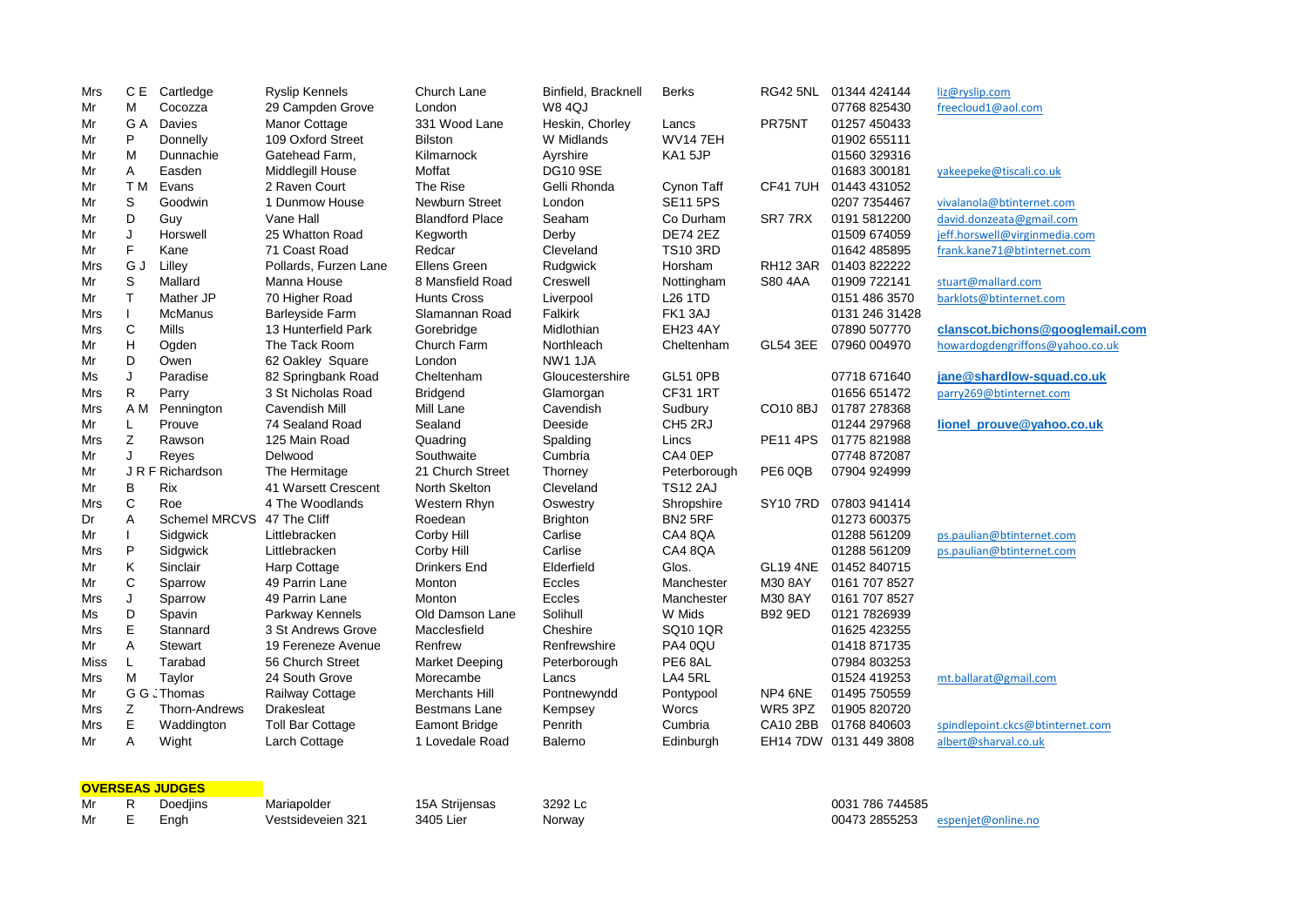| Mr  |     | Grunn                 | Scheibenbuhl 8         | Oberndorf           | Neckar 78727       | Germany            |           | 0049 74236504   | juergen.gruenn@t-online.de |
|-----|-----|-----------------------|------------------------|---------------------|--------------------|--------------------|-----------|-----------------|----------------------------|
| Mr  | Κ   | Jarvinen              | Eerikinkatu 14 A 9     | Fi-00100            | Helsinki           | Finland            |           | 0035 896801393  |                            |
| Mr  | G   | Jipping               | Postbus 45,            | 9580 Aa             | Musselkanaal       | <b>Netherlands</b> |           |                 |                            |
| Mr  | JJ  | Juslin                | Kielotorni             | Talvikkitie 5 As 64 | 01300 Vantaa       | Finland            |           | 0035 8987036    |                            |
| Mr  | НJ  | Lehtinen              | Kielotorni             | Talvikkitie 5 As 64 | 01300 Vantaa       | Finland            |           | 0035 8987036    |                            |
| Dr  | A   | Paloheimo             | Mahlakuja 8            | 02130 Espoo         | Finland            |                    |           | 0035 8503780683 |                            |
| Mr  | L M | Pinto-Teixeira        | Ac Do Brasil 132 4 Est | 1700-075            | Lisbon             | Spain              |           | 0035 1218497907 |                            |
| Mr  | D   | <b>Ramos Martinez</b> | Street Gran Canaria 64 | CP 35600            | Puerto del Rosario | Fuertuventura      | Canary Is | 0034600787492   | tierrademagec@hotmail.com  |
| Mr  |     | Staav                 | Nyponstigen            | 16 Strannas         | Sweden             | SE64543            |           | 461 5212418     |                            |
| Mr  | НT  | Tast                  | Kirkkotie 4            | 13720 Parola        | Finland            |                    |           | 00358 500711075 |                            |
| Mrs | M   | Thorpe                | Whispering Winds       | Republic of ireland | A42 HD93           |                    |           |                 |                            |
| Mr  | R   | Vuorinen              | Laidunpolku 5 D 17     | Fin 01360           | Vantaa             | Finland            |           | 0968 21125      |                            |

## **A2 LIST NON SPECIALIST**

| <b>A3 LIST SPECIALIST</b>                                                                                                           |                                 |                                                                                        |                                                                                                                                                                        |                                                                                                                                          |                                                                                                                                                    |                                                                              |                             |                                                                                                                                              |                                                                                                                                                                                                                      |
|-------------------------------------------------------------------------------------------------------------------------------------|---------------------------------|----------------------------------------------------------------------------------------|------------------------------------------------------------------------------------------------------------------------------------------------------------------------|------------------------------------------------------------------------------------------------------------------------------------------|----------------------------------------------------------------------------------------------------------------------------------------------------|------------------------------------------------------------------------------|-----------------------------|----------------------------------------------------------------------------------------------------------------------------------------------|----------------------------------------------------------------------------------------------------------------------------------------------------------------------------------------------------------------------|
| Mrs                                                                                                                                 | S                               | Lightbody                                                                              | c/o Country K9's                                                                                                                                                       | Carlton Hall Farm                                                                                                                        | <b>East Carlton</b>                                                                                                                                | Leeds                                                                        | <b>LS197BG</b>              | 07453 319009                                                                                                                                 | akashic1@yahoo.co.uk                                                                                                                                                                                                 |
| <b>A3 LIST NON SPECIALIST</b><br><b>Baldwin</b><br>Mrs<br>J<br>C<br>Lees<br>Mrs<br>C<br>Lee-Slater<br>Mrs<br>D<br>Mr<br>Santoriello |                                 |                                                                                        | 20 Autumn Close<br>109 Nightingale Crescent<br>16 The Quadrangle<br>The Garden Cottage                                                                                 | Walsall<br>Birchwood<br><b>Blidworth</b><br>Box End Road                                                                                 | <b>WS4 1DU</b><br>Lincoln<br>Nottinghamshire<br><b>Bromham</b>                                                                                     | LN6 0JR<br><b>NG21 0RQ</b><br><b>Bedford</b>                                 | <b>MK43 8LU</b>             | 01922 276815<br>01522 694627<br>01623 460175<br>01234 851647                                                                                 | kadaz@aol.com<br>mrslafford@gmail.com<br>graycaz@hotmail.co.uk<br>domsantoriello@icloud.com                                                                                                                          |
| <b>OVERSEAS JUDGES</b><br>Mr<br>Mr<br>Mrs                                                                                           | P<br>R A<br>W                   | Poulton<br>Schwarz<br>Van Oosten                                                       | 31 Stephanie St<br>Klein Flottbeker Weg 26<br>Hermelenweg 160                                                                                                          | <b>New South Wales</b><br>22605 Hamburg<br>NL-8028                                                                                       | Australia<br>Germany<br><b>PL Zwolle</b>                                                                                                           | 2211<br>The Netherlands                                                      |                             | 00316 14160309                                                                                                                               | hashanah@hashanah.com<br>spiritus.sanctus@gmx.de<br>wendyvanoosten@kpnmail.nl                                                                                                                                        |
|                                                                                                                                     |                                 | <b>B LIST BREED SPECIALIST</b>                                                         |                                                                                                                                                                        |                                                                                                                                          |                                                                                                                                                    |                                                                              |                             |                                                                                                                                              |                                                                                                                                                                                                                      |
| Miss<br>Mrs<br>Miss<br>Mrs<br>Mrs<br>Mr<br>Miss<br>Miss<br>Miss                                                                     | N<br>S<br>D<br>A<br>J<br>M<br>G | Cowley<br>Dalney<br>Emery<br>Hellmuth<br>Jones<br>Lynch<br>McGuigan<br>McGowan<br>Rees | 46 Oaklands View<br>1 Gainsborough Way<br>34 Auchencar Drive<br>33 Bishopstone<br>Hitmonchan<br>12 Bathville Road<br>36 Cornewall Street<br>4 The Paddocks<br>Parcybig | Cwnbran<br><b>Monk Bretton</b><br>Kilmarnock<br><b>Bradville</b><br>59 Derwydd Ave<br>Kilbirnie<br>Whitecross<br>Crowle<br><b>Beulah</b> | <b>NP44 5EE</b><br>Barnsley<br>KA3 1QD<br><b>Milton Keynes</b><br>Gwayb Cae Gurwen Ammanford<br>Ayrshire<br>Hereford<br>DN174HB<br>Newcastle Emlyn | <b>S71 2NE</b><br><b>MK137DQ</b><br><b>KA25 6AL</b><br>HR4 0HT<br>Ceredigion | <b>SA18 1PG</b><br>SA38 9QS | 07312 276603<br>07944 687424<br>01563 573748<br>01908 317380<br>01269 824637<br>01505 682799<br>01432 379310<br>07866 622125<br>07874 888021 | kiristankennels@gmail.com<br>sophiemua@rocketmail.com<br>helydon@gmail.com<br>anne.hellmuth@sky.com<br>hitmonchan@btinternet.com<br>traceyannamac36@btinternet.com<br>tramarllan@hotmail.com<br>gwenzr@hotmail.co.uk |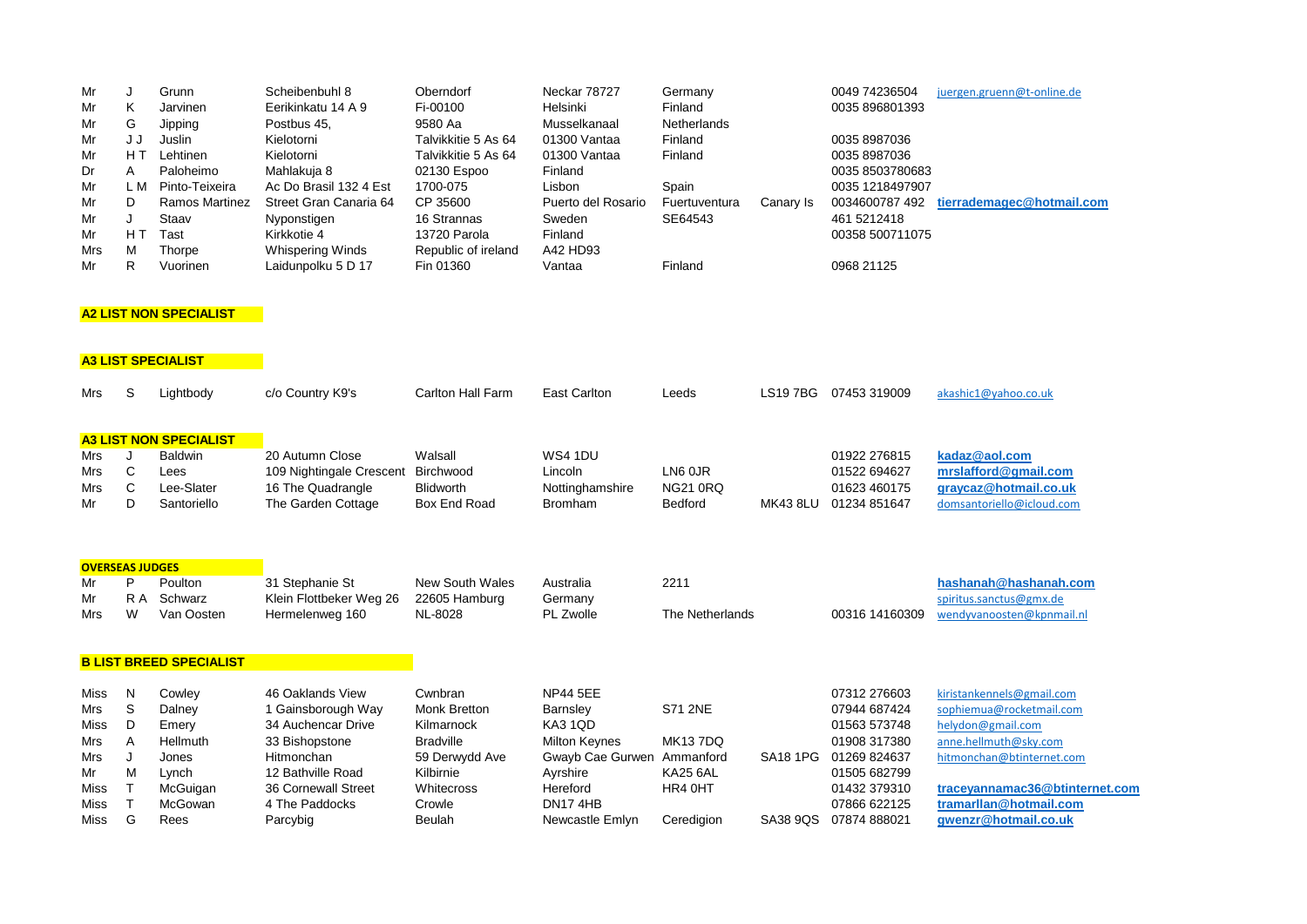| Miss | Roberts | . Coombe Rise       | <b>Broomfield</b> | Chelmsford | Essex           | 07545 536180 |                           |
|------|---------|---------------------|-------------------|------------|-----------------|--------------|---------------------------|
| Miss | urlev   | 40 Summerleaze Road | Lydney            | Glos       | <b>GL15 5OD</b> | 01594 845421 | liddyleaze@googlemail.com |

## **B LIST NON SPECIALIST**

| Mr         | K            | <b>Baldwin</b>   | The Meadows                  | Gerrards Lane              | Halewood                 | Liverpool            | L26 4XA             | 0151 498 4006         | k9nightstorm@btinternet.com       |
|------------|--------------|------------------|------------------------------|----------------------------|--------------------------|----------------------|---------------------|-----------------------|-----------------------------------|
| Mrs        | J            | <b>Bannister</b> | <b>Cottage Boarding Knls</b> | Grange Lane                | Telford                  | TF2 9PB              |                     | 01952 613500          | cottagekennels@btinternet.com     |
| Mrs        | K            | <b>Bartlett</b>  | 107 Channel View             | Ilfracombe                 | Devon                    | <b>EX34 9PU</b>      |                     | 01271 864943          | karenbartlett52@outlook.com       |
| Mr         | E            | <b>Bishop</b>    | 3 Clinton Road               | Canvey Island              | Essex                    | SS8 0NG              |                     | 01268 684938          | eddiebish@hotmail.com             |
| Mrs        | A            | Cawthera-Purdy   | Springfield                  | <b>Gotherington Fields</b> | Gotherington             | Cheltenham           | GL52 9SB            | 01242 672044          | Averil@btinternet.com             |
| Mrs        | $\vee$       | Cox              | The Paddocks                 | Sutton                     | Tenbury Wells            | Worcs                |                     | WR15 8RG 01584 319156 | vanessa.pettipaws@tinyworld.co.uk |
| Mrs        |              | Crane            | 78 Red Spar Road             | <b>Burnley</b>             | Lancs                    | <b>BB10 2EE</b>      |                     | 01282 435730          | lynn.crane@ntlworld.com           |
| Mr         | A            | Dredge           | 23 Swiss Road                | Weston-Super-Mare          | Avon                     | <b>BS23 3AX</b>      |                     | 01934 709103          | alan.dredge@btinternet.com        |
| <b>Mrs</b> | $\mathsf{C}$ | Dunford          | 32 Highfield Road            | Grange-over-Sands          | Cumbria                  | <b>LA11 7JB</b>      |                     | 01539 535107          | c.dunford225@btinternet.com       |
| Miss       | <b>BS</b>    | Evans            | 2 Ravens Court               | The Rise                   | Gelli                    | Rhonda               | <b>CF41 7UT</b>     | 01443 431052          | citegan@yahoo.co.uk               |
| <b>Mrs</b> | M            | Flack            | 6 Hampton Place              | Littlehampton              | W Sussex                 | <b>BN177AJ</b>       |                     | 01903 419893          | margaretmflack@btinternet.com     |
| <b>Mrs</b> | G            | Franklin         | 10 Tegfan                    | Nany Parc                  | Johnstown                | Wrexham              | <b>LL14 1PQ</b>     | 01978 843241          | gretabolognese@btinternet.com     |
| Mr         | J            | Geraghty         | Marsh Brook                  | 73 Corner Lane             | Leigh                    | <b>Gt Manchester</b> | WN75PY              | 07946 537865          | johnger36@hotmail.com             |
| <b>Mrs</b> |              | Gillhespy        | Hill View, Oak Crescent      | Kimblesworth               | <b>Chester Le Street</b> | Co Durham            | DH <sub>2</sub> 3QA | 0191 371 1523         | Img.lorphil@gmail.com             |
| Mr         | $\mathsf{C}$ | Gullon           | Westview,                    | Londonderry                | Northallerton            | N Yorks              | DL7 9ND             | 01677 4252543         | colingullon@aol.com               |
| Mr         | $\mathsf{C}$ | Hill             | 10 Shire Grove               | Peterborough               | PE1 5LN                  |                      |                     | 01733 349758          | chris.hill4@talktalk.net          |
| Mrs        | S            | Hindle           | 34 Princess Road             | Darlington                 | DL3 0AY                  |                      |                     | 01325 256539          | ellisiana.darlington@gmail.com    |
| Mr         | $\mathsf{R}$ | <b>Hitchcock</b> | 30 High Edge Drive           | Heage                      | Belper                   | <b>DE56 2TB</b>      |                     | 07759 739038          | robpug73@gmail.com                |
| Mr         | L            | Hunt             | 3 Bays Road                  | Pennington                 | Lymington                | Hants                | <b>SO14 8HL</b>     | 01590 610238          | laurence.hunt2@btinternet.com     |
| Mrs        | N            | Inglis           | <b>Clavering House</b>       | Victoria Garesfield        | Rowlands Gill            | Tyne & Wear          | <b>NE39 1LY</b>     | 01207 544236          | ncraigowl@btinternet.com          |
| Mrs        | J            | Jolley           | <b>Walnut Cottage</b>        | 38 High Street             | Kempston                 | Bedfordshire         | MK42 7AL            | 01234 851865          | joy.jolley529@btinternet.com      |
| Ms         | M            | Kendall          | 2A Alcester Road             | Lickey End                 | <b>Bromsgrove</b>        | <b>B60 1JX</b>       |                     | 07973 539478          | meaaskins@yahoo.co.uk             |
| Mr         | P            | Lovel            | 22 Molescroft Road           | Beverley                   | <b>HU177ED</b>           |                      |                     | 07889 541615          | philip@loveldevelopments.co.uk    |
| Mr         | R            | McLeod           | Dunline                      | Crow Lane                  | <b>Bridgwater</b>        | Somerset             | <b>TA7 8QP</b>      | 01278 287810          | dunlinedogs@aol.com               |
| Mr         | Κ            | Morgan-Stanley   | Hughlands                    | Hugh Lane                  | Leyland                  | Lancs                | <b>PR26 6PD</b>     | 01772 432208          | ken.morgan-stanley@outlook.com    |
| Mr         | $\mathsf{R}$ | Morrison         | 24 Muirfield Way             | Deans                      | Livingston               | EH54 8DW             |                     | 01506 411618          | morrison_cavies@sky.com           |
| Mr         | $\mathsf{R}$ | Oldham           | 8 Mansfield Road             | Creswell,                  | Worksop                  | Nottingham           | S80 4AA             | 01909 722141          | rod@mallardart.com                |
| Mr         | J            | Purnell          | 56 Central Drive             | Haydock                    | Nr St Helens             | <b>WA11 OJE</b>      |                     | 01744 750216          | johnpurnell51@gmail.com           |
| Mrs        |              | Robb             | Oakapple Cottage             | <b>St Martins</b>          | Oswestry                 | SY11 3HD             |                     | 07564 496810          |                                   |
| Ms         | М            | Sargent          | 278 Leicester Road           | Markfield                  | Leicester                | LE67 9RH             |                     | 01530 249904          | marionsargent.tegwani@gmail.com   |
| Mrs        | C            | Soulsby          | Trenarwyn                    | <b>Wallace House</b>       | 1 Wallace Place          | Cambourne            | <b>TR14 0FU</b>     | 07952 630951          | trenarwyn@btinternet.com          |
| Mr         | C            | Toynton          | 16 Kyd Drive                 | Elgin                      | Morayshire               | <b>IV30 4GN</b>      |                     | 01343 208475          | christoynton@talktalk.net         |
| Ms         | F            | Valentine        | 52 Squires Wood              | Fulwood                    | Preston                  | Lancs                |                     | 01772 655541          | fiona.valentine@sky.com           |
| Mrs        | $\vee$       | Wegmann          | <b>Maisemore Park</b>        | Nr Gloucestershire         | GL2 8HX                  |                      |                     | 01452 301332          | vanessashihtzu@btconnect.com      |
| Ms         | A            | Walker           | 19 Planetree Court           | Marton                     | Middlesbrough            | <b>TS7 8QT</b>       |                     | 01542 315754          | alison.walker20@ntlworld.com      |
| <b>Mrs</b> | M            | Wildman          | <b>Wildax Kennels</b>        | Aintree Lodge              | <b>Croxteth Park</b>     | Liverpool            | L12 0HA             | 01512 567153          | wildax2000@aol.com                |
| Miss       | R            | Wray             | Golden Hope                  | Out Newton Road            | Skeffling                | E Yorks              | <b>HU12 0UU</b>     | 01964 650108          |                                   |